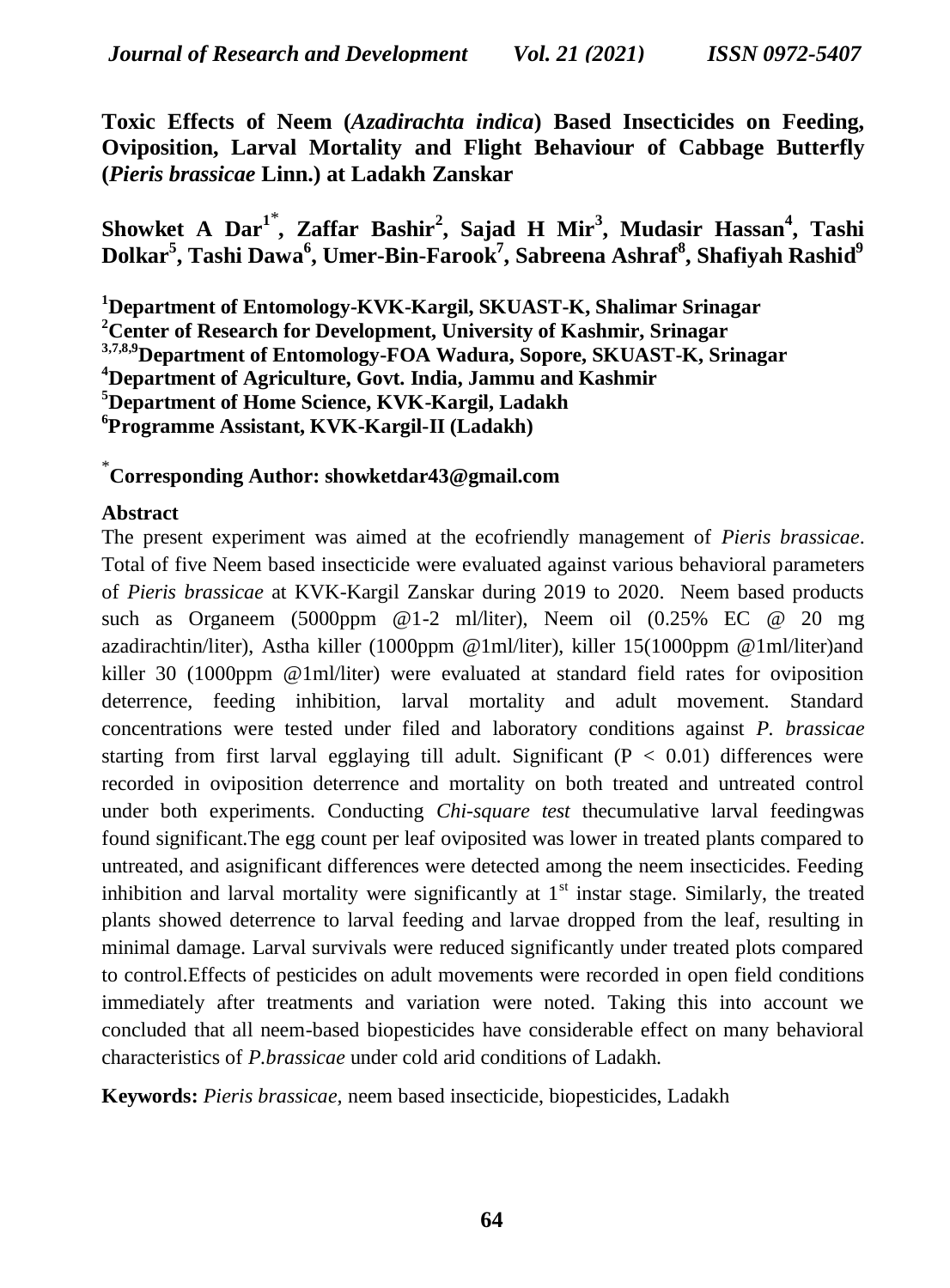#### **Introduction**

In Union territory of Ladakh, the Zanskar valley is one of the coldest arid inhabited highlands in the world. It has an altitudinal range of 3,500 m-6,478 m AMSL, remotest and least accessible land with minimum annual rainfall and mean temperature range from -30 to 28°C.Among many vegetables grown, the White Cabbage is one of the major vegetable produced and consumed round year. India is second producer of cabbage after Japan.India produces 184.4 million tonnes of vegetables cultivated on the total area of 10.26 Million Hectares. Vegetables shear highest contribution of 59-61% of total horticulture crop production over last five years. Cabbage was cultivated on an area of 339 thousand hectares produced approximately 19037 thousand million tonnes (HSD, 2017-2018). Among many constraints vegetable production faces in Ladakh region, insect pest are the biggest threat. *Pieris brassicae* is a most common pest of family Brassicae (cabbage, mustard), brussels sprouts, cauliflower, kohlrabi, rape, swede and turnip.The agriculture techniques, methods and crop production (quality and quantity) are different from rest of the country and farm holding under vegetables production is smaller than 0.2 acre in the region (Stobdan *et al.*, 2017).Due to multiple side effects of synthetic pesticides the development of new safer and eco-friendly pesticides have forced scientists and industrialist to take immediate measures to protect yield losses besides to save environment. Plants are rich sources of secondary metabolites, and extracts and oils from various plants have pesticidal effects. Among these botanical plants the Neem tree (*A.indica*) have been found to be one of the excellent alternatives to synthetic chemicals for the management of insect pest. Neem act as pesticides due to various properties such as toxicity, repellence, feeding inhibition, oviposition deterrence, prolong or inhibiting life cycle, retard growth regulation and flight (RRR) interruption of *Pieris brassicae*. The azadirachtin is a steroid-like tetranortriterpenoid induce antifeeding and toxic effects in larvae of *P.brassicae* (RRR). Higher doses of neem biopesticides work as contact insecticides and cause direct killing of larvae; further it influence the process of hormone synthesis and produce ecdysone-type effects in Lepidopteran larvae. Turcani (2001) sprayed cabbage leaves with neem seed kernel (NSK) suspension and recorded a reduced damage by *P.brassicae* larvae at all stages of their growth.Further, the organic agriculture systems increase and boast the diversity of other beneficial organisms, irrespective number of disease it suffers under natural conditions (Tlak *et al.,* 2010; 2014a, 2014b). Commercially available biorationals (pheromones and attractants) are effective against various insects' pests and have shown the huge impact in insect pest control (e.g. fruit fly). Therefore, summarizing the role of organic insecticides, it is confirmed that there is no alternate way except organic system that is too much compatible with the environment for prolong life and food sustainability (Mir and Ahmad 2017; Mir and Mir 2015a, 2015b). therefore, taking the role of biopesticides into consideration for yield loss reduction, various studies have showed a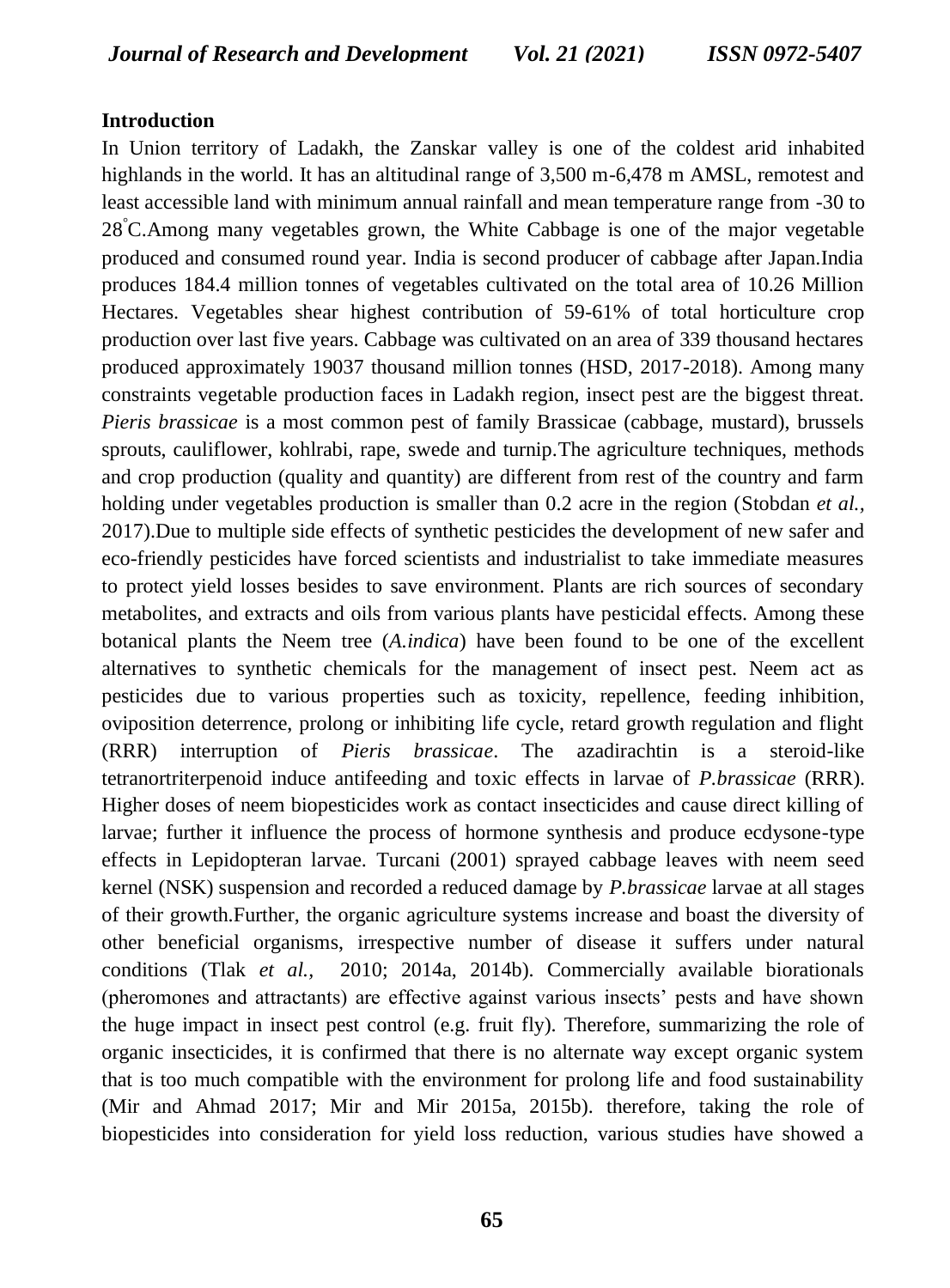significant impact on insect control besides being safer to environment; therefore, aim of the current investigation was to study the effects of neem based insecticides on *P.brassicae*  behaviour and its management in Zanskar Ladakh.

### **Material and methods**

Experiment was conducted in fieldat three locations and at laboratory of KVK-Zanskar under normal temperature, RH with photoperiod. The *P. brassicae* adults, 1<sup>st</sup>, 2<sup>nd</sup>, 3<sup>rd</sup>, 4<sup>th</sup> and  $5<sup>th</sup>$  instars were collected from field at different intervals of crop growth. Five commercial Neem based products of standard formulations were sprayed at standard field rates with a time gape of 15 day interval. Spraying started from  $2<sup>nd</sup>$  week of May and last till  $1<sup>st</sup>$  week of July  $(1<sup>st</sup>$  generation of *P. brassicae*). The cabbage seedlings were sown under green house in the plots of area  $4 \times 2.5$  ft. For studying feeding, oviposition, larval movement, mortality and oviposition parameters under laboratory conditions we took five pots planted with cabbage seedlings. The pots were placed in laboratory and caged, and later adult pairs of *P. brassicae* were inserted. Normal recommended package of practice were followed for raising plants in laboratory as well as in fields. The pest completes two generations in year ( $1<sup>st</sup>$  generation from  $2<sup>nd</sup>$  week May-  $1<sup>st</sup>$  week July;  $2<sup>nd</sup>$  generation from 3<sup>rd</sup> week July-2<sup>nd</sup> week September). To evaluate various effects of Neem based insecticides on *P. brassicae*, five formulations were made and water as spray was taken as control. All the six treatments were test under field and laboratory experiments for various toxicological parameters. Spraying was done every 15 days interval and fields were monitored continuously during the study periods; however the effect on adult movement were evaluated under field conditions only. Data on  $1<sup>st</sup>$  generation were recorded and residual effect of pesticides if any on 2<sup>nd</sup>generation populations of *P. brassicae* were not considered, so excluded from current study. Analysis of data was done using excel and R software.

#### **Results and discussion**

We observed that proportion of eggs laid on the lower side of leaves were significantly different for different treatments used under both experimental conditions. Under caged laboratory conditions the ovipositions were lesser than under open conditions due to various reasons (**Table 1**), such as quick photo-degradation of chemicals by intense UV rays and chemical dissipation by afternoon winds. Whileas as under control treatments, in laboratory as well in filed, the oviposition were comparatively higher.Comparing bothexperimental conditions, significantly (P<0.001) lesser number of eggs were deposited when organeem were sprayed, compared to all other treatments. Significant differences (P<0.001)were detected between Organeem and Neem oil treatments, when compared with other treatments; and treatments were ranked in terms of oviposition deterrence as: Organeem>Neem oil>Astha killer> killer 30> killer 15. Significantly (P<0.001) more leaf area was consumed under control compared to other treatments in both experiments. The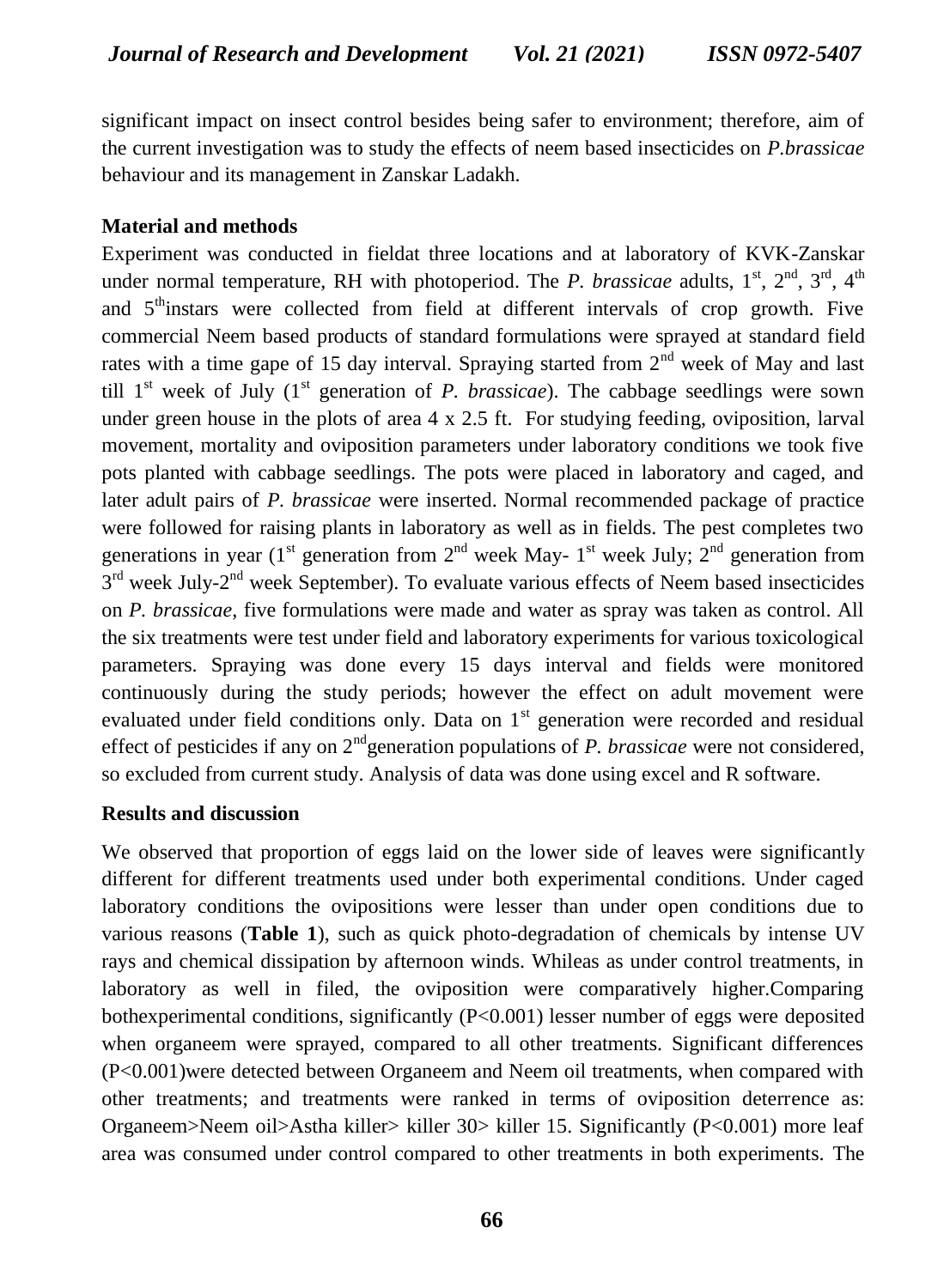effect of insecticides on  $1<sup>st</sup>$  instar stage were more compared to later instars as shown by curves (1 to 4) and regression equations.

The direct contact Organeem and neem oil caused higher larval mortality under field conditions compared to other treatments (**Table 1**) and laboratory conditions.Under different treatment applied on larvae of *P.brassicae*, various effects on adults were observedstarting at the time of adult oviposition, especially in their flight distance, movement and landing. Immediately after treatment application, the approximate distance traveled and movement types and landing on vegetation (desirable and undesirable) were found to be disturbed compared to normal behaviour. We observed that *P. brassicae* adults normally orient their flights from field to fields on brassicae plants. On non-host plants their landing during morning hours is not observed especially during their peak oviposition periods. Under no treatment condition, minimum straight path distance traveled was 200 meters. Later followed by their movement to pastures, non-host plants and water channels to warm and get energy under full sun light. But maximum of flight time and orientation were in cabbage fields under normal conditions and untreated plots compared to treatments plots. During our study period, F1-Hybrid Cabbage S-92 was more susceptible to damage compared to Red cabbage varieties (**Figure 1**). The distance travelled over 40 plots of F-1 Hybrid cabbage S-92 were straight, uninterrupted, continuous and slow under no treatment. The slow movement over the F1-Hybrid Cabbage S-92 plots indicates that the adult female prefer this variety for oviposition and subsequent feeding by larvae, a principle of host preference and suitability.Therefore, based on our visual observations the flight movements and distance travelled weredisturbed when a plot were sprayed and is noted as shown in **Table 1**. However, more study is needed to determine the exact behavioral changes brought about by neem based insecticides.

*Pieris brassicae* is present throughout the Ladakh region in agricultural and horticultural area, meadows, sandy deserts and parklands. Eggs look like large ova pale yellow, turning darker within 3-4 hours of being oviposited. Larvae have four moultings and five instar stages, light yellow in colour with brown head and soft bodies. The  $2<sup>nd</sup>$  instar larval movement is slow with localized damage (**Figure 2**); while as 3<sup>rd</sup> instar stage is most active and observed to eat voraciously and cause significant damage to cabbage (**Figure 3**). During the  $4<sup>th</sup>$  instar stage, the activity and feeding rate is reduced and followed by final  $5<sup>th</sup>$ instar stage (**Figure 4**). During all instar stages maximum of the food is consumed in order to support full development, otherwise larvae dies quickly (compared to temperate areas) before pupation under harsh dry environmental conditions of Ladakh region. We found that *P.brassicae* habitat consists of large, open spaces, farm and vegetable gardens, lawns and meadows. Walls, fences, tree trunks and other fruit crops (during flowering periods) are also visited for landing, mate searching and sucking nectar (apricot, apple, etc). The most favorite host plants are members of family brassicae, adult female butterfly oviposit on under surface of leaves in clusters (10-95 eggs/cluster).Pre oviposition periods lasts for 3-8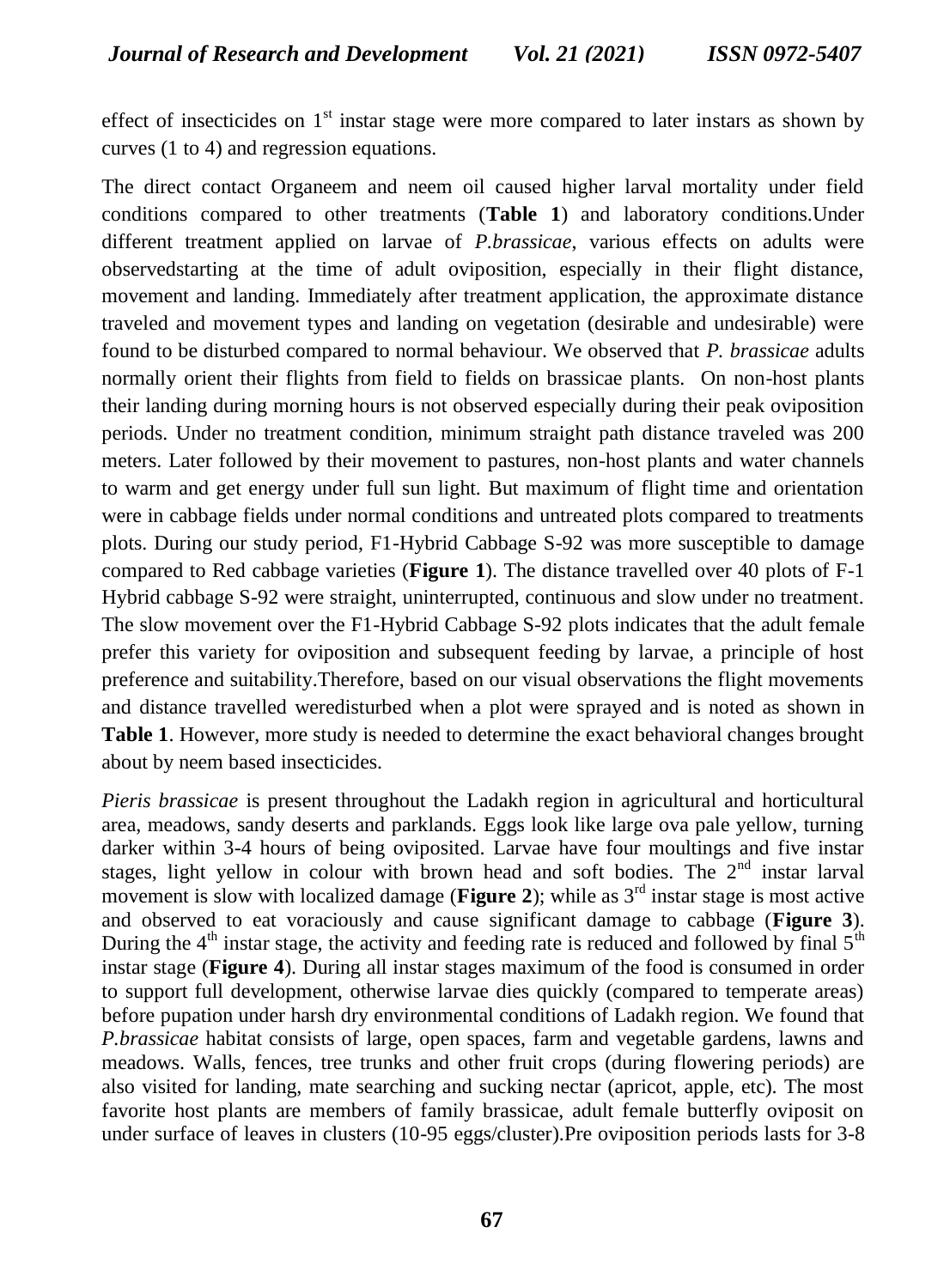days, however mating season is even longer under cold arid conditions (>10 days). Before oviposition females use its forelegs to drum on surface to test surface landing, mating and oviposition suitability as an important suitable host selection factor. Egg-laying occurs 2-8 days after copulation, oviposit 6-8 times in day in small clusters, and mate 20 days after previous mating event.We found that females rely on visual cues like colour plants, to decide where to lay eggs. Females land on green vegetations (**Figure 5**) during day time especially from morning to afternoon hours (10 am-1.00 pm). Females spent almost 85% of their time over cabbage and related brassicae plants. The females choose thistles for nectar (**Figure 6**) and landing too. However, other plants were also observed to be landed by *P. brassicae* but thistle plants preferred because of plant tallness, and nectar content that is easily available to butterflies due to their long tongue. Alfalfa is other dominant plants in Zanskar; but its nectar content is exhausted by many species of flies and bees. Adult movement over other weeds and ornamental flowers were also observed, but data were not recorded. None of the plants were found to act as oviposition site, except cabbage. The eggs were deposited on undersurface of leaves away from leaf center towards the apex and near to leaf edges. Lower leaves were preferred for oviposition and hatching took place at same place around 10-12 hours after, depending on the environmental conditions. Upon hatching the larvae cause a lot of damages to leaves by eating, drying, skeletonization and defecation (**Figure 3**) on leaving keeping only mid vain visible (**Figure 8**). The damage by first instars  $(1^{st} - 3^{rd})$  is localized and less compared to advanced stages (**Figure 1, 2, 7-9**). All instar stages were found to start feeding from apical margin of leaf and sides; however in many plants oviposition was found in middle of leaf on under side; therefore first instar stages start feeding from the middle of leaf due to which leaf look transparent. First  $(1<sup>st</sup>)$ instar larval mortality and feeding inhibition under laboratory and field conditions are represented in **Figure 10, 11, 12 & 13** respectively.

| Table 1: Mean effect of various neem based pesticides on oviposition, feeding inhibition,     |  |  |  |
|-----------------------------------------------------------------------------------------------|--|--|--|
| [larval mortality and straight path flight and movement types of P. brassicae under cold arid |  |  |  |
| conditions of Ladakh.                                                                         |  |  |  |

| Treatment    |                                             | Oviposition | Feeding            |                           | Larval     |       | Adult   | Flight(movement<br>type,            |  |  |
|--------------|---------------------------------------------|-------------|--------------------|---------------------------|------------|-------|---------|-------------------------------------|--|--|
|              | $\frac{\text{degs/cm}^2}{\text{degs/cm}^2}$ |             | inhibition<br>(% ) |                           | mortality  |       |         | straight path distance travelled in |  |  |
|              |                                             |             |                    | (Area/minute)<br>(larvae) |            |       | meters) |                                     |  |  |
|              |                                             |             |                    |                           | died/week) |       |         |                                     |  |  |
|              | Lab                                         | Field       | Lab                | Field                     | Lab        | Field | Laby    | Field                               |  |  |
| Organeem     | 10                                          | 14          | 50                 | 48                        | 65         | 88    |         | 10 (random)                         |  |  |
| Neem oil     | 16                                          | 21          | 35                 | 33                        | 43         | 56    |         | 25 (random)                         |  |  |
| Astha killer | 32                                          | 46          | 10                 | 9                         | 12         | 13    |         | 36 (random)                         |  |  |
| Killer 30    | 33                                          | 44          | 12                 | 7                         | 11         | 12    |         | 40 (random)                         |  |  |
| Killer 15    | 34                                          | 40          | 11                 | 6.8                       | 9.7        | 10    |         | 45 (random)                         |  |  |
| Water        | 40                                          | 52          |                    | -                         | 5          | 4     |         | $\overline{\phantom{0}}$            |  |  |
| Significance | N=6; df.=5; P<0.001)P<0.001)P<0.001)        |             |                    |                           |            |       |         |                                     |  |  |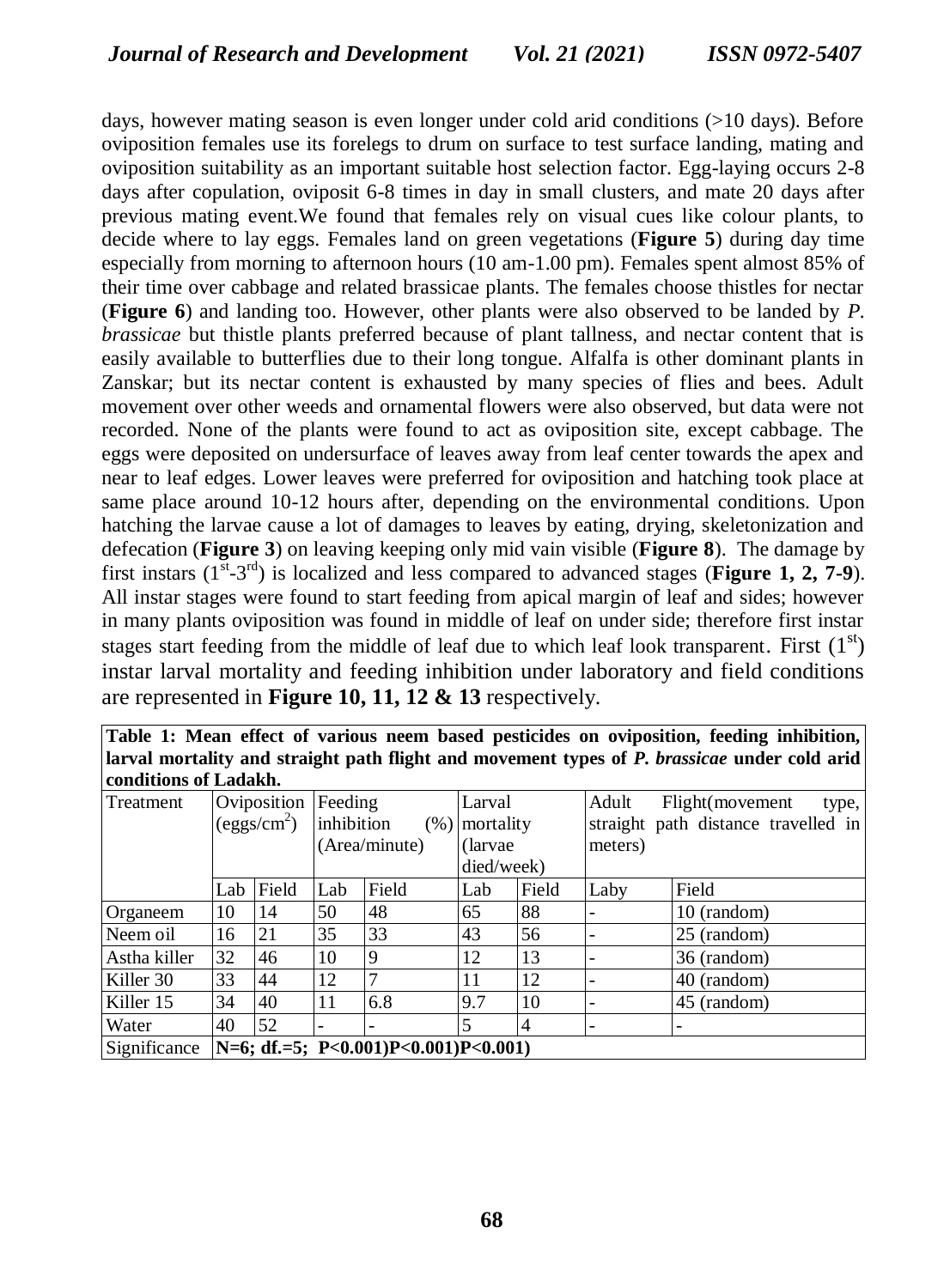

**Figure 1: Red cabbage variety comperatively resisatnt** *to P. brassicae* **damage (no damage, no egg laying observed)**



**Figure 4: 5th instar defecation and feeding inside the leaf worls of cabbage.**



**Figure 7:**  $1^{\text{st}}$  **and**  $2^{\text{nd}}$  **instar mortality after pesticide treatment; survived 3rd instar obsrved moving for safe surface on margin**



**Figure 2: 2nd instar larave of Figure 3: 3rd instar larave**  *P. brassicae* **started feeding on of** *P. brassicae* **finished cabbage lower leaf margin**

**cabbage lower leaf margin**



**Figure 5: Adult female cabbage buttefly landing on thistel plant during full sunlight (4-5 minutes spent in warming)**



**Figure 8: 2nd instar larave feeding and leaving behind leaf veins visible.**



**Figure 6: Adult female cabbage buttefly nectaring on thistel plant; however no egg laying on it was observed (1-2 minutes spent)**



**Figure 9: 2nd instar larave feeding from margin insdies on both sides of leaf.**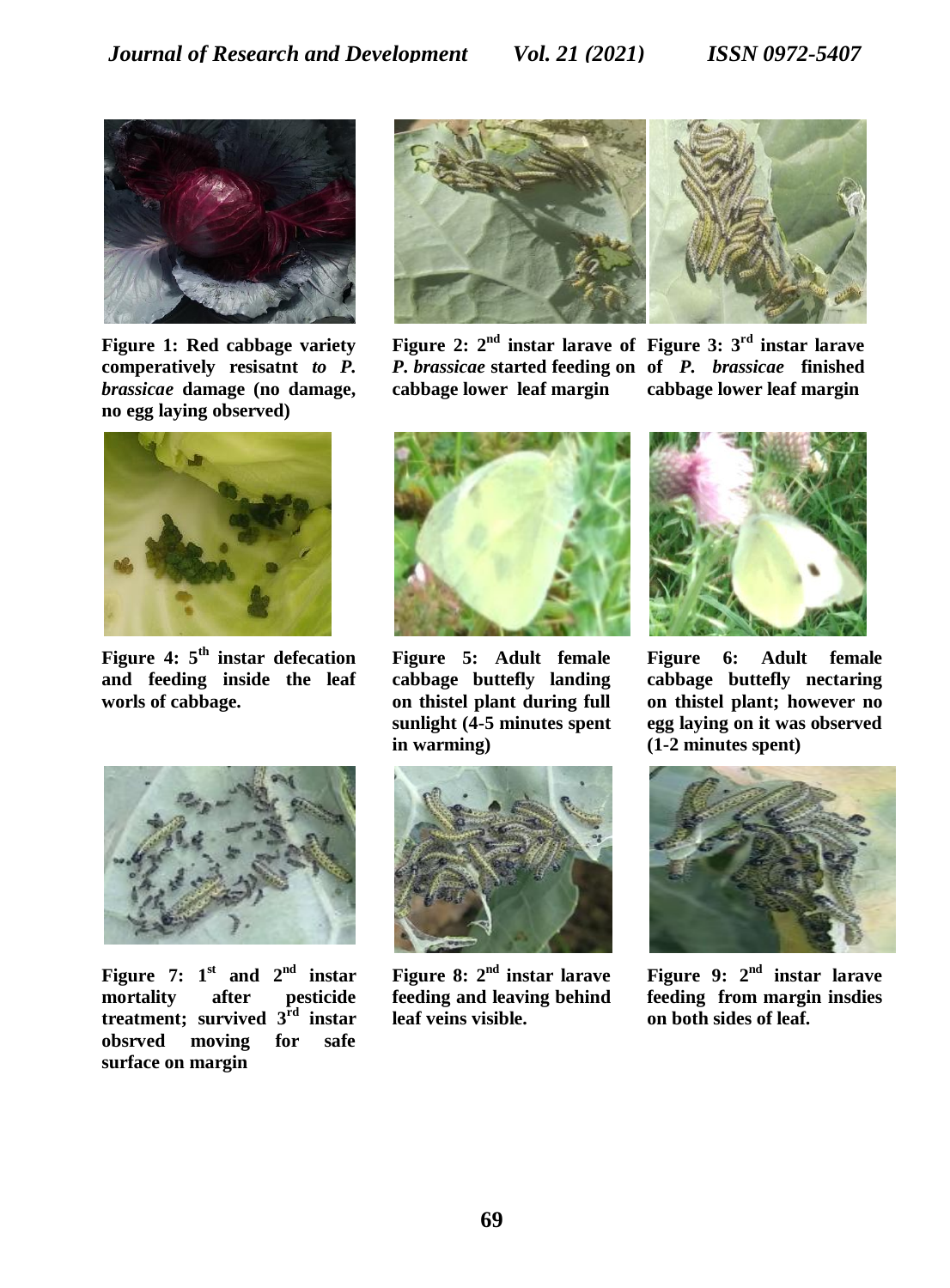

**Figure 10: 1st instar larval mortality of** *P. brassicae* **under filed conditions** 



**Figure 11: 1 st instar larval mortality of** *P. brassicae* **under laboratory conditions** 



**Figure 12: Feeding inhibition of 1st instar larvae of** *P. brassicae* **under laboratory conditions**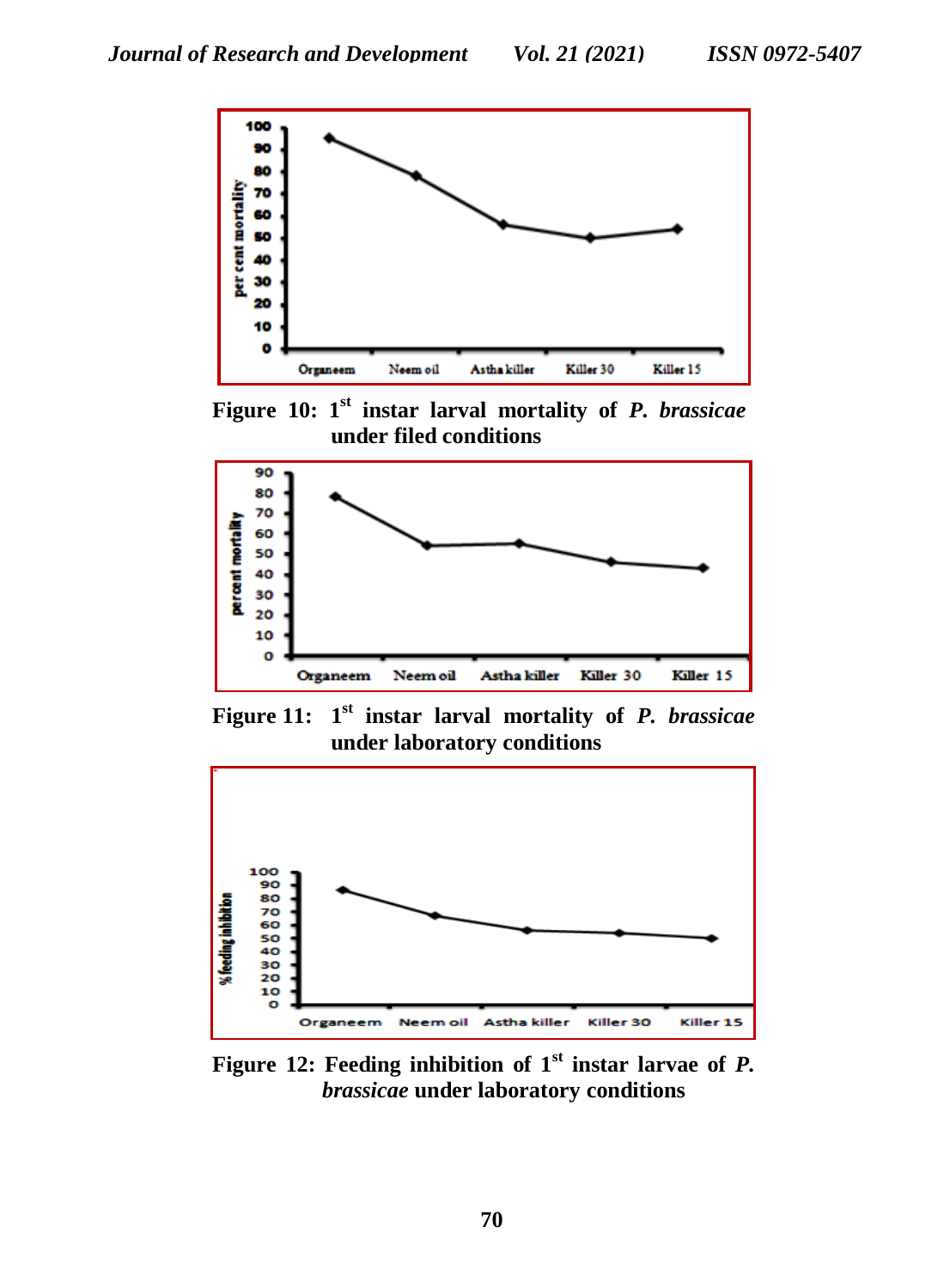

**Figure 13: Feeding inhibition of 1st instar larvae of** *P. brassicae* **under field conditions**

**Acknowledgement**: We are thankful to SKUAST-K, for providing many facilities to compile this research article

# **References**

- Gajger, T., Jurković, I., Koščević, M., Laklija A. I., Ševar, M 2014a: Prevalence and distribution patterns of seven different honeybee viruses in diseased colonies: a case study from Croatia. *Apidologie*. **45 (6):** 701-706. doi: 10.1007/s13592-014- 0287-0.
- Gajger, T., Jurković, I., Koščević, M., Laklija A. I., Ševar, M. (2014b: Prevalence of *Cacoxenus indagator* larvas in Osmia spp. artificial nests setteld in Croatia. Book of abstracts: *ApiEco Flora and Biodiversity International Symposium.* 6-7. November Rome, Italy, 73-73.
- Horticulture Statistics Division. 2018. Department of agriculture, cooperation and farmers welfare. Ministry of agriculture and farmers welfare Government of India. Horticulture statistics at Glance. Government of India, **PDES-256 (E) CP**, 500- 2018-(DSK-III). 458pp
- Mir S. H, Ahmad S. B. 2017. [Field Evaluation of various dispensers for methyl eugenol in](javascript:void(0))  india, an attractant of *Bactrocera dorsalis* [\(Hendel\) \(Diptera: Tephritidae\).](javascript:void(0)) *Journal of the Kansas Entomological Society*. **90 (3):** 189-193
- Mir SH, Mir GM. (2015). [Evaluation of neem seed kernel extract for the management of](javascript:void(0))  [melon fly, Bactroceracucurbitae Coquillett in cucumber \(Cucumis sativus L.\).](javascript:void(0)) *Biopesticides International*. **11 (1):** 73-77.